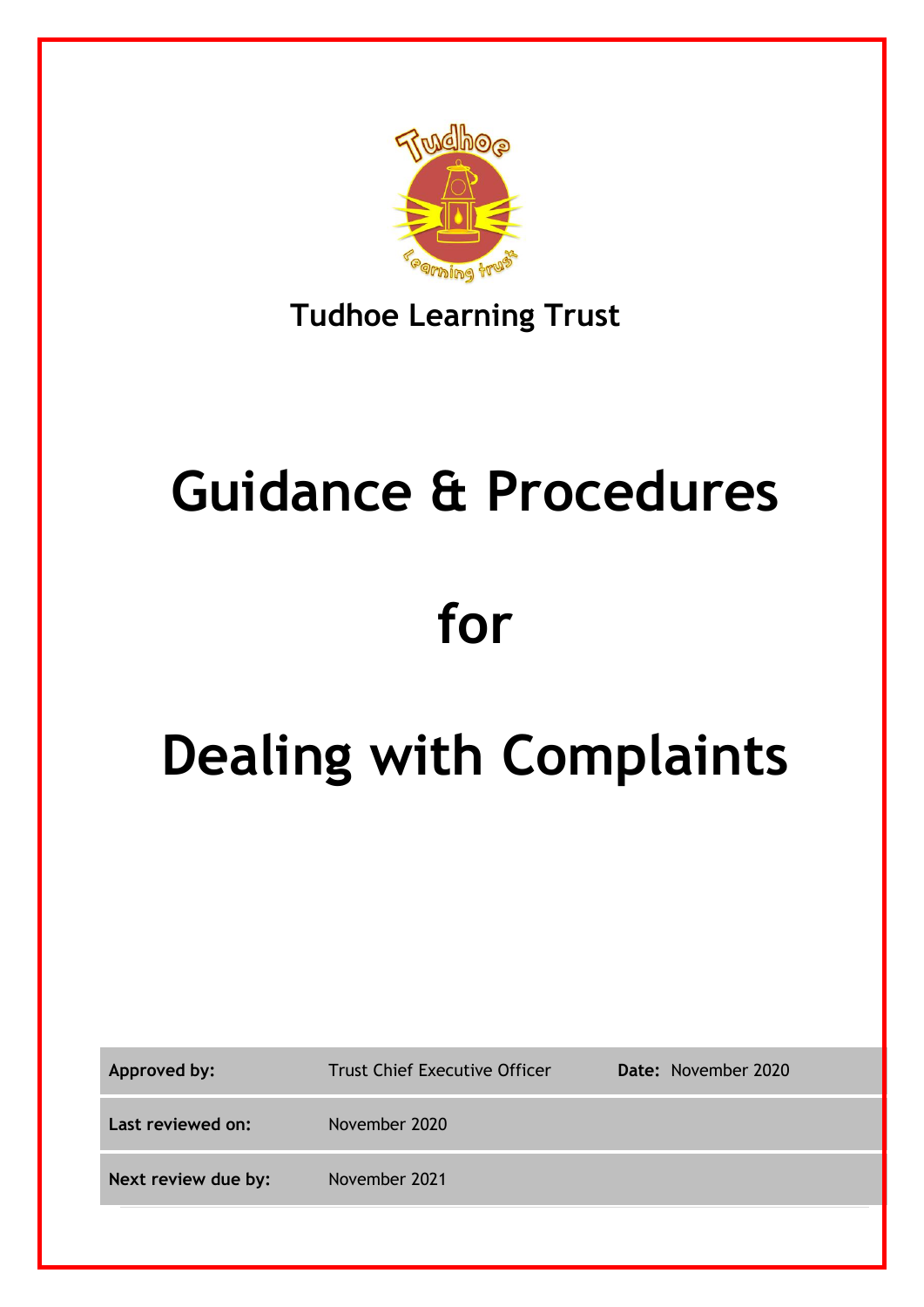#### **Contents**

#### **Introduction**

- 1. How to raise a concern or complaint
- 2. Anonymous complaints
- 3. Remit of the Complaints Policy
- 4. Investigating Complaints
- 5. Resolving Complaints
- 6. Recording Complaints
- 7. Complaints about the Head Teacher
- 8. Time Limits
- 9. Audio or Video Evidence
- 10. Conduct and Behaviour
- 11. Vexatious Complaints
- 12. Withdrawing a Complaint
- 13. Complaints Procedure
- 14. Notification of the Decision
- 15. Further Recourse
- Appendix 1 Complaints Form
- Appendix 2 Procedure for Hearing the Complaint

Appendix 3 Complaints Flowchart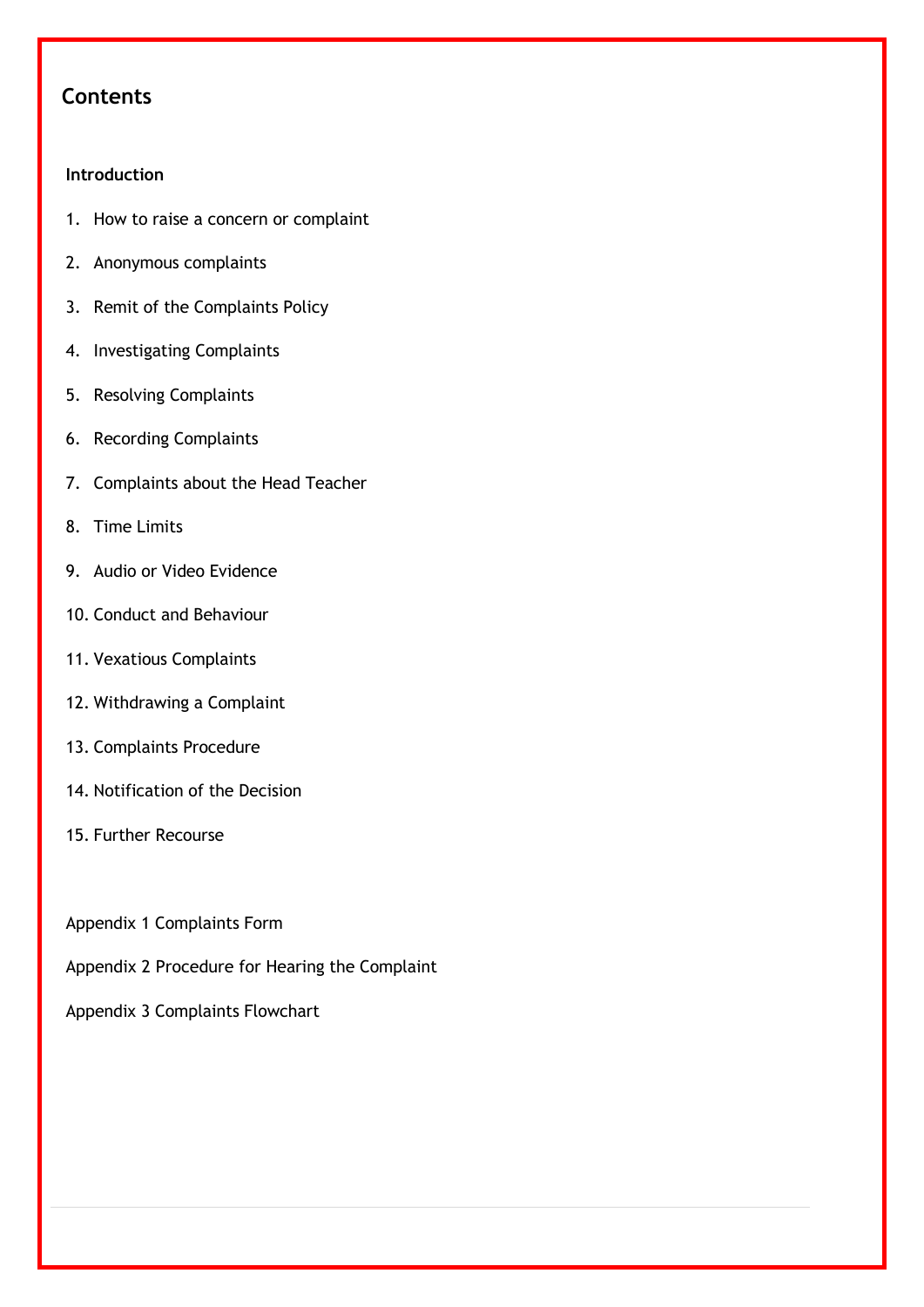#### **Introduction**

This complaints procedure is not limited to parents or carers of children that are registered at any of our Trust school's. Any person, including members of the public, may make a complaint to Tudhoe Learning Trust or any of the schools within the Trust about any provision of facilities or services that we provide. Unless complaints are dealt with under separate statutory procedures (such as appeals relating to exclusions or admissions), we will use this complaints procedure.

This procedure aims to reassure parents and others with an interest in the school/Trust and that:

- Where possible, complaints will be dealt with informally and at the lowest possible level in order to reach a resolution promptly;
- Any complaint against a Trust school will be dealt with in a fair, open and responsive way, with the aim of achieving a speedy and satisfactory resolution; and
- The Trust recognises that a willingness to listen to questions and criticism and to respond positively, can lead to improvements in school practices as well as provision.

The Trust Complaints Policy is reviewed regularly and monitored using the number and range of complaints received, how these were dealt with and any action taken. The monitoring and review of complaints can be a useful tool in evaluating the school's performance.

In our Trust, responsibility for reviewing and monitoring the policy has been delegated to the Trust Chief Executive Officer.

#### **1. How to raise a concern or make a complaint**

A concern or complaint can be made in person, in writing or by telephone. They may also be made by a third party acting on behalf on a complainant, as long as they have appropriate consent to do so.

Concerns should be raised with either the class teacher or Head Teacher in the first instance. If the issue remains unresolved, the next step is to make a formal complaint.

Complainants should not approach individual governors or Directors to raise concerns or complaints. They have no power to act on an individual basis and it may also prevent them from considering complaints at a later stage of the procedure where appropriate.

Complaints against school staff (except the Head Teacher or Chief Executive Officer) should be made in the first instance, to the relevant Head Teacher via the school office. Please mark any written concerns or complaints as Private and Confidential. Complaints that involve or are about the Head Teacher should be addressed to the Chief Executive Officer, via the Trust Office. Please mark them as Private and Confidential. Complaints that involve the Chief Executive Officer should be addressed to the Chair of Directors, via the Trust Office. Please mark them as Private and Confidential. Complaints about Governors or Directors should be addressed to the Clerk to the Trust Board of Directors via the Trust Office. Please mark them as Private and Confidential.

For ease of use, a template complaint form is included at the end of this procedure. If you require help in completing the form, please contact the school office. You can also ask third party organisations like the Citizens Advice to help you.

In accordance with equality law, we will consider making reasonable adjustments if required, to enable complainants to access and complete this complaints procedure. For instance, providing information in alternative formats, assisting complainants in raising a formal complaint or holding meetings in accessible locations.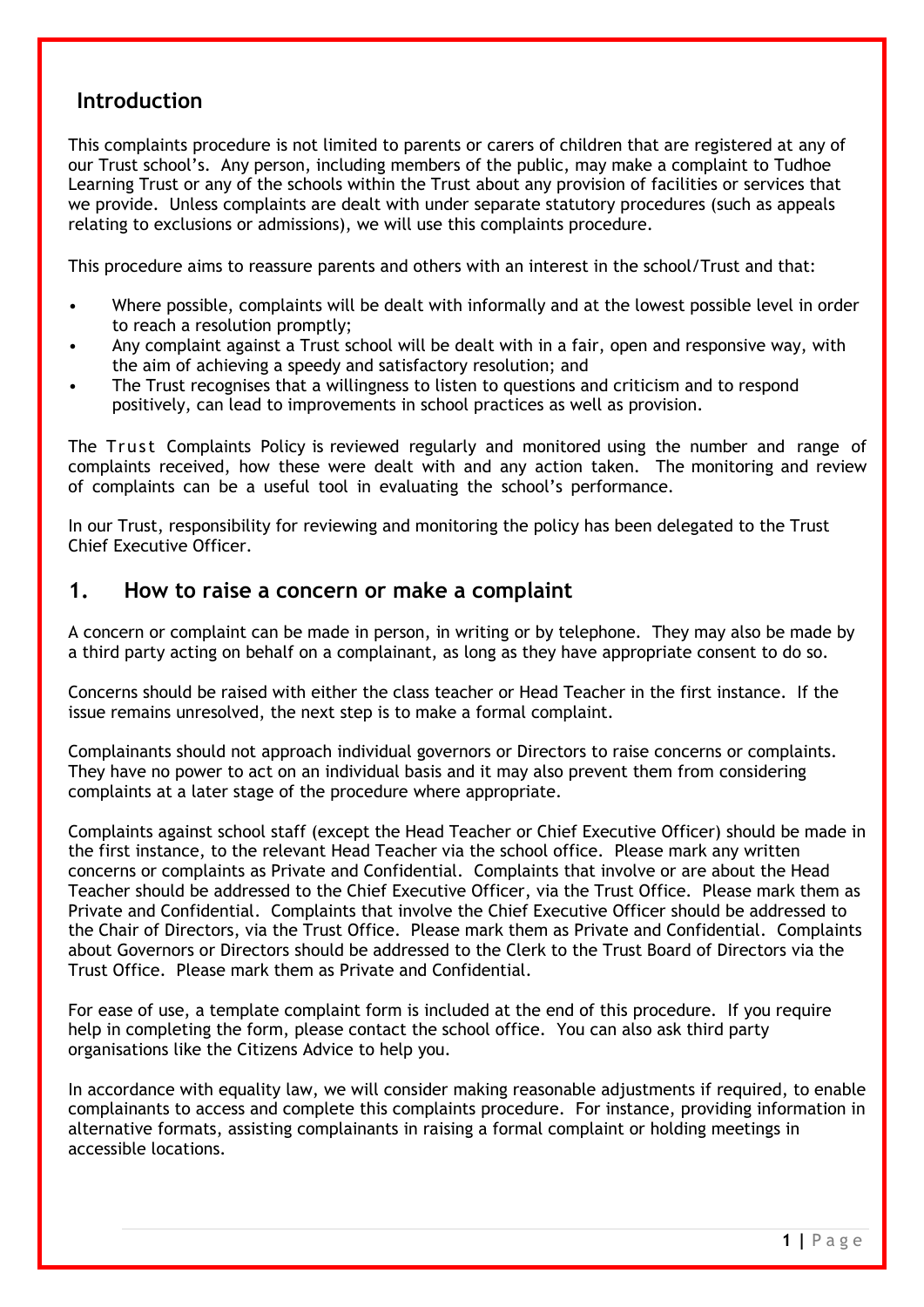#### **2. Anonymous complaints**

We will not normally investigate anonymous complaints. However, the Head Teacher or the Chief Executive Officer, if appropriate, will determine whether the complaint warrants an investigation.

#### **3. Remit of the Complaints Policy**

There are certain complaints which fall outside the remit of the Trust complaints procedure. They include:

- Matters that are the responsibility of the Trust
- Conduct of staff at the school
- Statutory assessments of special educational needs
- Pupil admissions
- Pupil exclusions
- The national curriculum and related issues including religious education and sexual relationship education
- Child protection
- Whistleblowing
- Staff grievances/disciplinary procedures
- Matters relating to Third parties

For more information about complaints of this kind please contact the school Head Teacher or the Trust at [office@tudhoelearningtrust.co.uk](mailto:office@tudhoelearningtrust.co.uk)

Trust School's should ensure that any third party providers offering community facilities or services through the school premises, or using school facilities, have their own complaints procedure in place.

#### **4. Investigating Complaints**

An investigatory officer may be appointed to lead an investigation as appropriate. The investigatory Officer will investigate the complaint ensuring that they:

- establish what has happened so far, and who has been involved
- clarify the nature of the complaint and what remains unresolved
- meet with the complainant or contact them (if unsure or further information is necessary)
- clarify what the complainant feels would put things right
- interview those involved in the matter and/or those complained of, allowing them to be accompanied if they wish
- conduct the interview with an open mind and be prepared to persist in the questioning
- keep notes of the interview

#### **5. Resolving Complaints**

At each stage in the procedure schools in the Trust will want to keep in mind ways in which a complaint can be resolved. It might be sufficient to acknowledge that the complaint is valid in whole or in part. In addition, it may be appropriate for the school/Trust to offer one or more of the following:

- an apology
- an explanation
- an admission that the situation could have been handled differently or better
- An admission that the school could have handled the situation could have been handled differently/better is not the same as an admission of negligence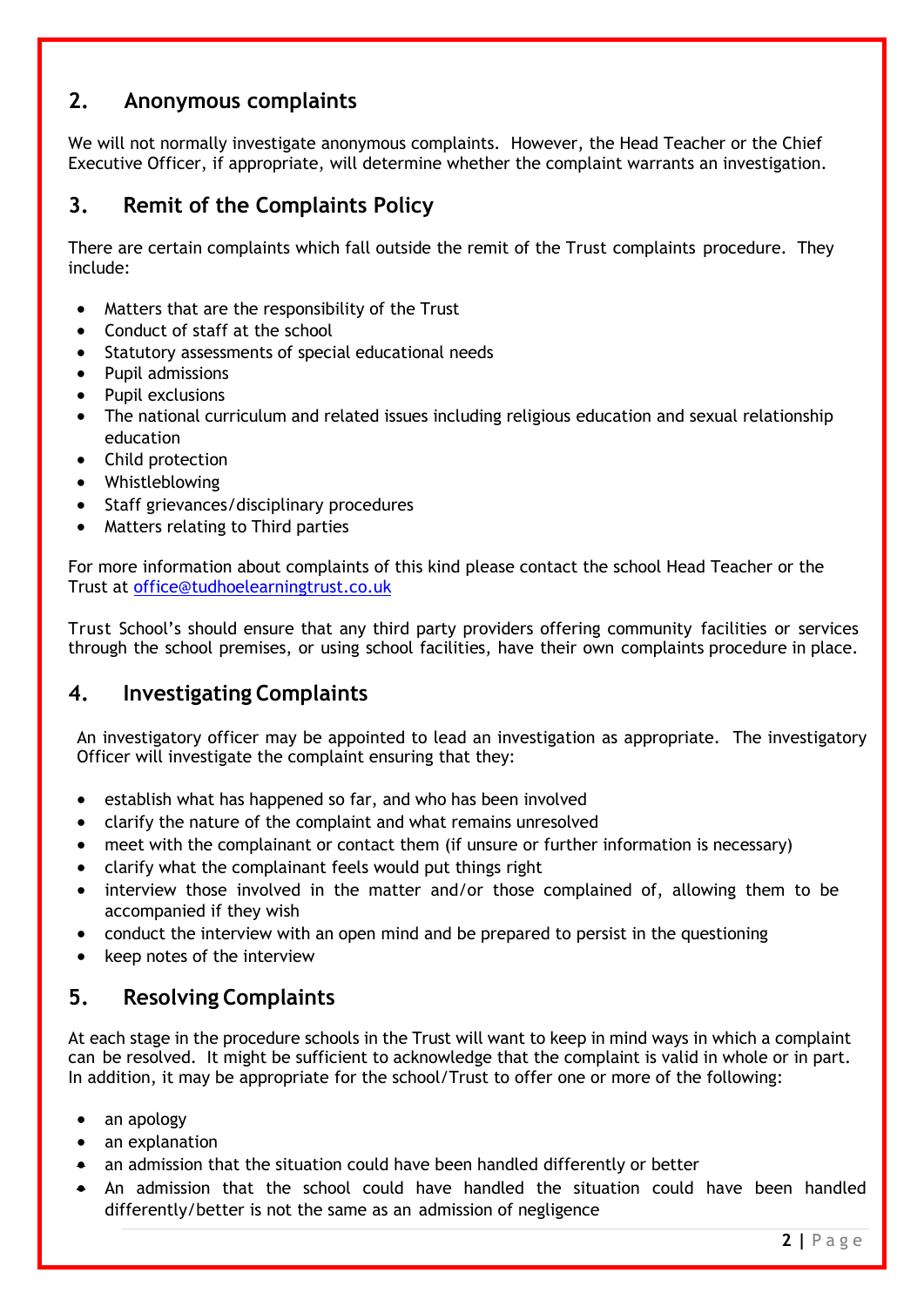- an assurance that the event complained of will not recur
- an explanation of the steps that have been taken to ensure that it will not happen again
- an undertaking to review school policies in light of the complaint

#### **6. Recording Complaints**

Trust Schools will record the progress of the complaint and the final outcome. Where a concern or complaint has been raised verbally, at the end of a meeting or telephone call, the Head Teacher will ensure that the complainant and the school have the same understanding of what was discussed and agreed. A brief note of meetings and telephone calls will be kept and a copy of any written response added to the record.

We are mindful of our legal obligations in respect of the General Data Protection Regulations 2018 and will ensure that we collect, store and dispose of sensitive and personal data securely. We expect that complainants maintain the same high standards of confidentiality. We will only retain data that is essential and necessary and only for as long as we need to except in cases where safeguarding is an issue. Where there are any safeguarding concerns we will retain data securely indefinitely.

#### **7. Complaints about the Head Teacher**

Where it is clear that a complaint is against the Head Teacher the matter has to be referred immediately to the Chief Executive Officer who, acting as *line manager*, will be responsible for dealing with the matter.

It is not always clear if the complaint is against the Head Teacher given they are responsible for all operational decisions across the school even if made by other staff. In most cases complaints raise concerns around the conduct of the Head Teacher. In any event, advice from the Trust should be sought.

#### **8. Time Limits**

Complaints will be considered, and resolved, as quickly and efficiently as possible. However, where further investigations are necessary, new time limits can be set and the complainant sent details of the new deadline and an explanation for the delay.

The time limits are set using school working days i.e. excluding school holidays.

At each stage it will be clarified exactly who will be involved, what will happen, and how long it will take. There may, on occasion, be the need for some flexibility, for example, the possibility of further meetings between the complainant and the person considering the complaint.

You must raise the complaint within three months of the incident or, where a series of associated incidents have occurred, within three months of the last of these incidents. We will consider complaints made outside of this time frame if exceptional circumstances apply.

We will consider complaints made outside of term time to have been received on the first school day after the holiday period.

#### **9. Audio or video evidence**

Complainants should make sure they obtain informed consent from all parties present before recording conversations or meetings.

The Trust will not normally accept electronic recordings as evidence when we are asked to consider a complaint if it appears that they have been obtained covertly. However, if the written consent of all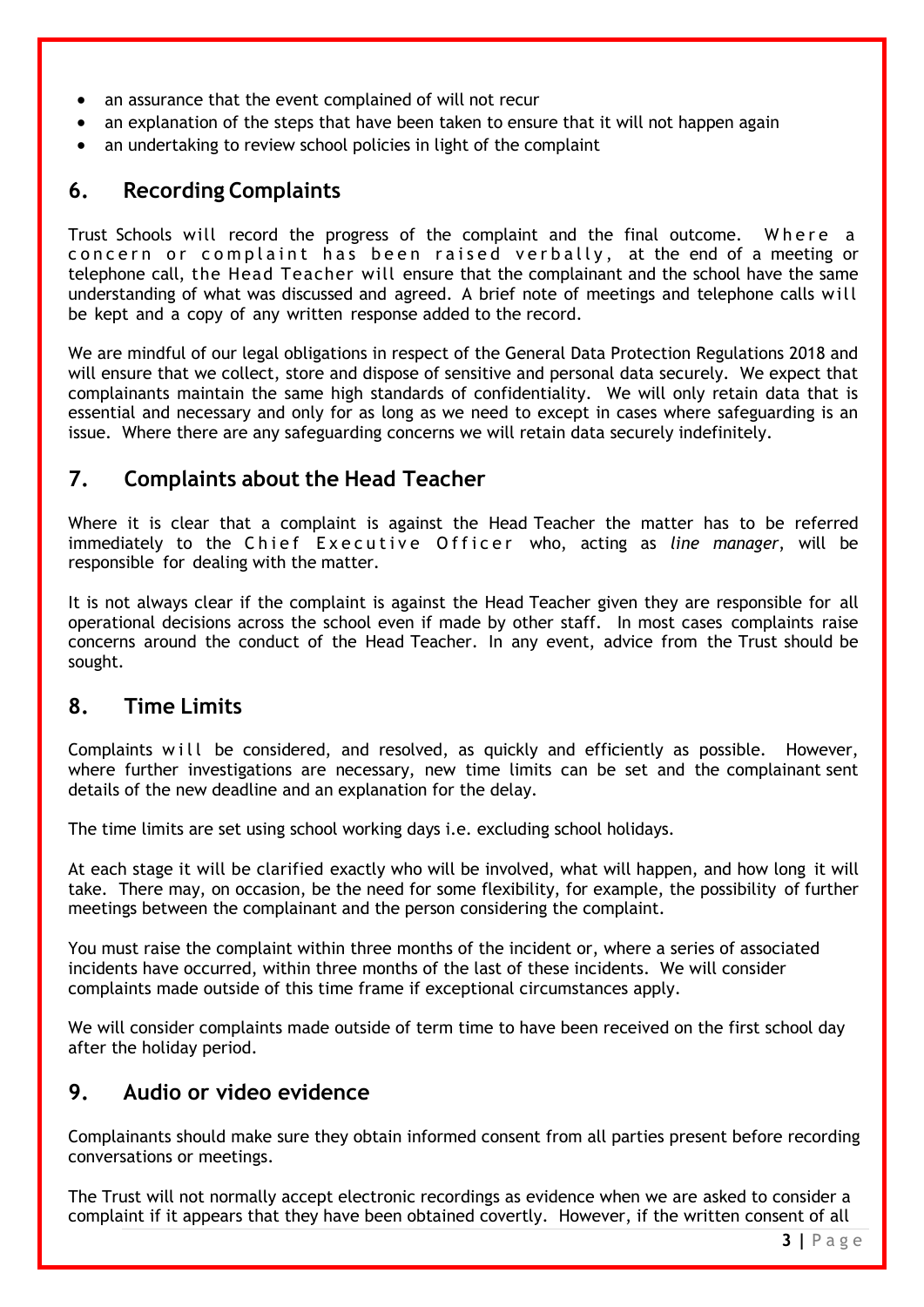parties has been received, we may accept recordings or independently notarized transcriptions of recordings.

#### **10. Conduct and Behaviour**

We have very high standards of conduct, behaviour and expectations from our staff. We treat all of our stakeholders with courtesy and care. In return we expect the same. We work extremely hard to provide our pupils, parents, visitors, governors and third party professionals with an outstanding experience of primary education. We want our academies to be welcoming safe places of respect, tolerance and inclusion for all. We will not tolerate aggressive, violent or abusive behaviour from anyone and we take a zero tolerance approach to this type of behaviour.

Although fulfilling a public function, schools are private places. The public has no automatic right of entry and the Trust needs to ensure that the school remains a safe place for pupils, staff and other members of the community.

Where an individual's behaviour is a cause for concern, they can be asked to leave school premises. In the first instance an individual will be advised to reflect on their behaviour, this advice may be followed up in writing provided along with a copy of the complaints procedure. In some cases the Head Teacher may take the decision to bar an individual from entering the school premises. If the decision is taken to bar an individual this will be confirmed in writing explaining the length of the bar and when the decision will be reviewed.

The decision to bar an individual from school premises will be reviewed by the Chief Executive Officer and/or the Directors of the Trust Board as appropriate.

#### **11. Vexatious Complaints**

The complaints procedure will limit the number of complaints that become protracted. However, there will be occasions when, despite all stages of the procedures having been followed, the complainant remains dissatisfied.

If the complainant tries to reopen the same issue, the Trust may inform them in writing that the procedure has been exhausted and that the matter is now closed.

A decision may be taken not to respond to a complaint in the following circumstances:

- Every reasonable step has been taken to address the complainants concerns
- The complainant has been given a clear statement of the Trust's position and the complainants options
- The complainant has contacted the school/Trust repeatedly, making substantially the same points each time
- Letters, emails or telephone calls are often or always abusive or aggressive
- Insulting personal comments or threats are made towards staff
- The Trust has reason to believe the individual has the intention of causing disruption or inconvenience.

Alternatively, the Trust may request that the complainant asks a third party to act on their behalf such as the local Citizen's Advice.

#### **12. Withdrawing a complaint**

If a complainant wishes to withdraw their complaint at any point in the procedure, they must confirm this in writing.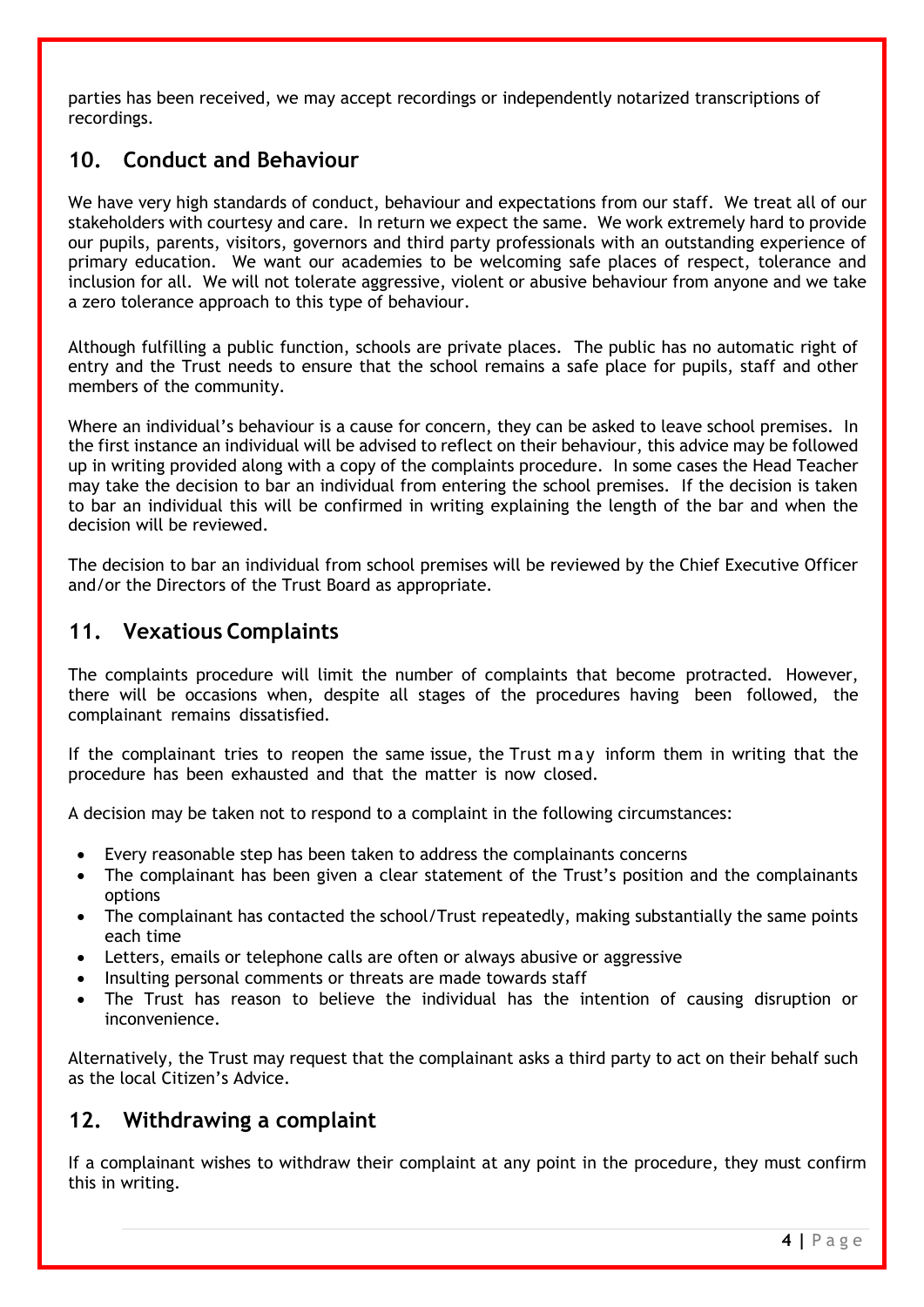#### **13. Complaints Policy - Procedure**

#### **Stage 1. Informal Stage – Complaint heard by staff member or Head Teacher**

It is in everyone's best interest that complaints are resolved at the earliest possible stage and as quickly as possible. The experience of the first contact between the complainant and the school can be crucial in determining whether the complaint will escalate. Therefore, all staff will be m a d e are aware of the policy so that they will know what to do should they receive a complaint.

If the member of staff involved feels too compromised to deal with a complaint, the complaint could be referred to the Head Teacher. The ability to consider the complaint objectively and impartially is crucial. Where the complaint concerns the Head Teacher the complainant will b e referred to the Chief Executive Officer.

The Head Teacher's influence may already have shaped the way complaints are handled in the school and resolved the complaint at this stage. If the informal process has been exhausted and no satisfactory solution has been found the complainant will be advised that their complaint could progress to Stage 2 of the policy.

If the complaint is against the Head Teacher, they should request that their concerns be referred to the Chief Executive Officer. The complainant will be invited to put the complaint in writing to the Chief Executive Officer using the form attached at Appendix 1. The form should be sent to the Chief Executive Officer, as soon as possible. The Chief Executive Officer can be contacted via the Trust Office at [office@tudhoelearningtrust.co.uk.](mailto:office@tudhoelearningtrust.co.uk) The Chief Executive Officer or the nominated investigating officer where appropriate will seek any necessary clarification of the concerns including interviewing the complainant where this would be helpful. The Chief Executive Officer may nominate an investigating officer to explore the complaint on their behalf and will advise the complainant of the outcome of their consideration. Other than in exceptional circumstances the Chief Executive Officer or the nominated investigating officer will provide a response to the complainant within 15 school days of them requesting the involvement of the Chief Executive.

Where the first approach is made to a Director, the complainant will be referred to the appropriate person and advised of the policy. Directors will not act unilaterally on an individual complaint given that they may be required to sit on a panel at a later stage of the procedure.

#### **Stage 2. Formal Written Complaint heard by Head Teacher**

Where the Head Teacher has addressed the complaint at Stage 1 the matter should progress to Stage 3 and be heard by the Chief Executive Officer. Where another staff member has addressed the complaint at Stage 1, the Head Teacher will hear the complaint at Stage 2.

The Head Teacher/Chief Executive Officer or their nominated investigating officer will acknowledge the written complaint upon receipt and provide an opportunity to meet the complainant to discuss the complaint. At this point the Head Teacher/ Chief Executive Officer or their nominated investigating officer may still seek to resolve the complaint informally.

The Head Teacher/ Chief Executive Officer or their nominated investigating officer will investigate the complaint and a written response will normally be made within 15 school days of receipt of the complaint. If this is not possible, this may be extended.

The written response will include reasons for the conclusions reached by the Head Teacher/ Chief Executive Officer or their nominated investigating officer, what action, if any, the school/Trust proposes to take to resolve the matter and advise the complainant that they may appeal against this decision and request a meeting with the Chief Executive Officer if they remain dissatisfied with the outcome.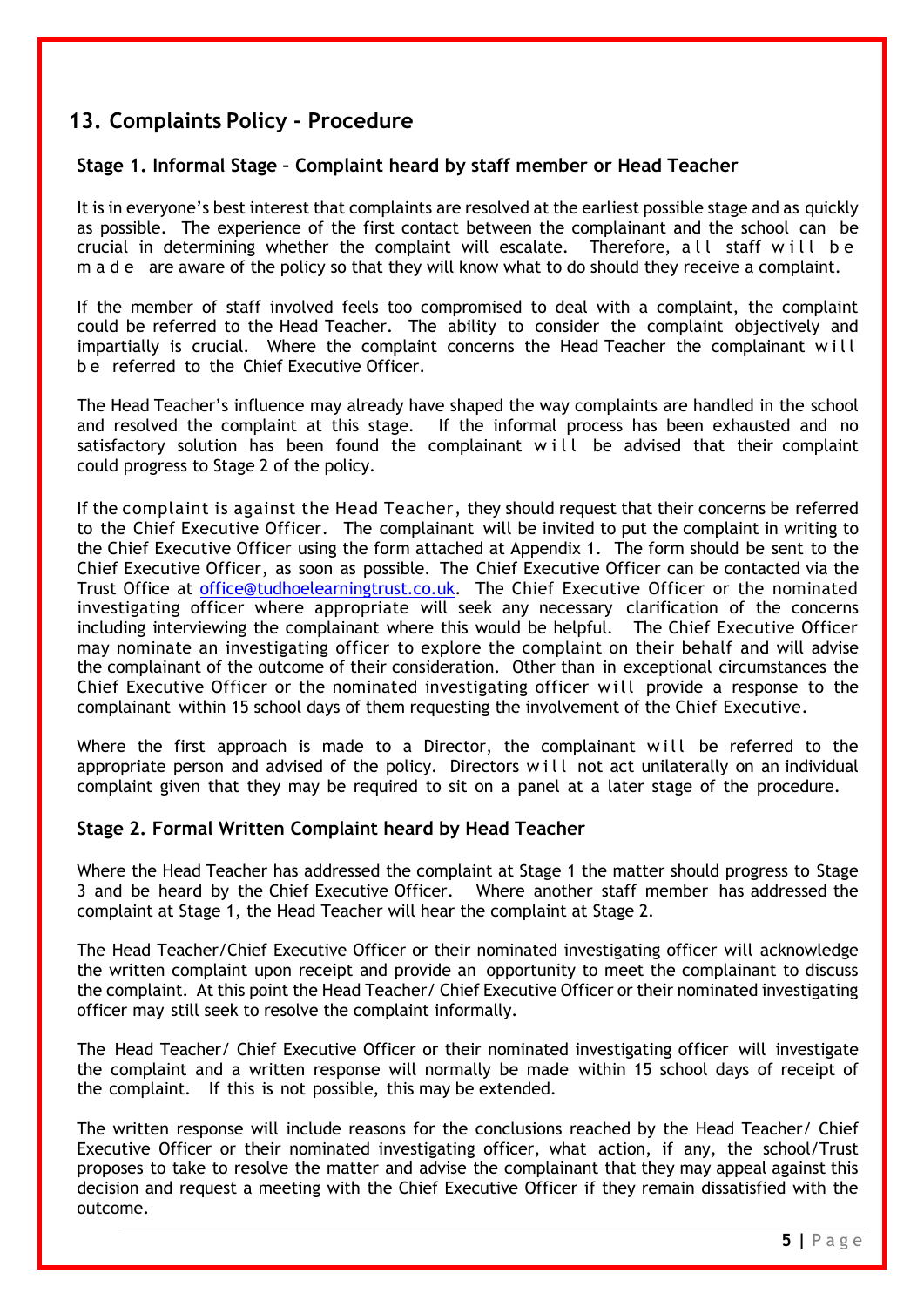The complainant will have 10 school days from receipt of the outcome in which to ask for an appeal.

Where the complaint has been heard by the Chief Executive Officer at Stage 2 the Appeal at Stage 3 will be heard by a panel of Governors/Directors.

#### **Stage 3. Appeal Heard by the Chief Executive Officer/Panel of Governors/Directors**

Where required, the appeal panel can be made up of Directors of The Trust or be delegated to a Local Governing Body as appropriate.

Where a complainant has made an approach to the school through the formal stage and is not satisfied with the outcome, they should write to the Trust at [office@tudhoelearningtrust.co.uk](mailto:office@tudhoelearningtrust.co.uk) within 10 school days giving details of their concerns and asking for an appeal against the decision or action taken by the Head Teacher or Chief Executive Officer. The Trust will seek to arrange a meeting of the appropriate panel normally within 20 school days.

The panel will only hear appeals that have already progressed through Stages 1 and/or 2 of this procedure.

There will be at least one member of the panel who is independent of the running of the school at this stage.

The Chief Executive Officer/panel as appropriate has the jurisdiction and delegated authority to make findings and recommendations where appropriate which will be provided to the respondent and be made available for inspection as appropriate.

The Chief Executive Officer/panel as appropriate can:

- Dismiss the complaint in whole or in part
- Uphold the complaint in whole or in part
- Decide on the appropriate action to be taken to resolve the complaint
- Recommend changes to the school's systems or procedures to ensure that problems of a similar nature do not recur.

The aim of hearing a complaint at Stage 3 is to put things right that may have gone wrong and/or to conciliate parties. Parents may be accompanied at this stage for moral support if they wish.

The proceedings are not a form of legal proceedings therefore it is not appropriate for legal representation to be present.

The Trust recognizes that there circumstances where legal representation may be appropriate. If a complainant commences legal action the complaints procedure may be suspended until those legal proceedings have been concluded.

This is the final stage of the complaints policy and concludes the complaints procedure. However, if the complainant remains dissatisfied they may wish to raise the concern with the Department for Education. See Section 15 for further information.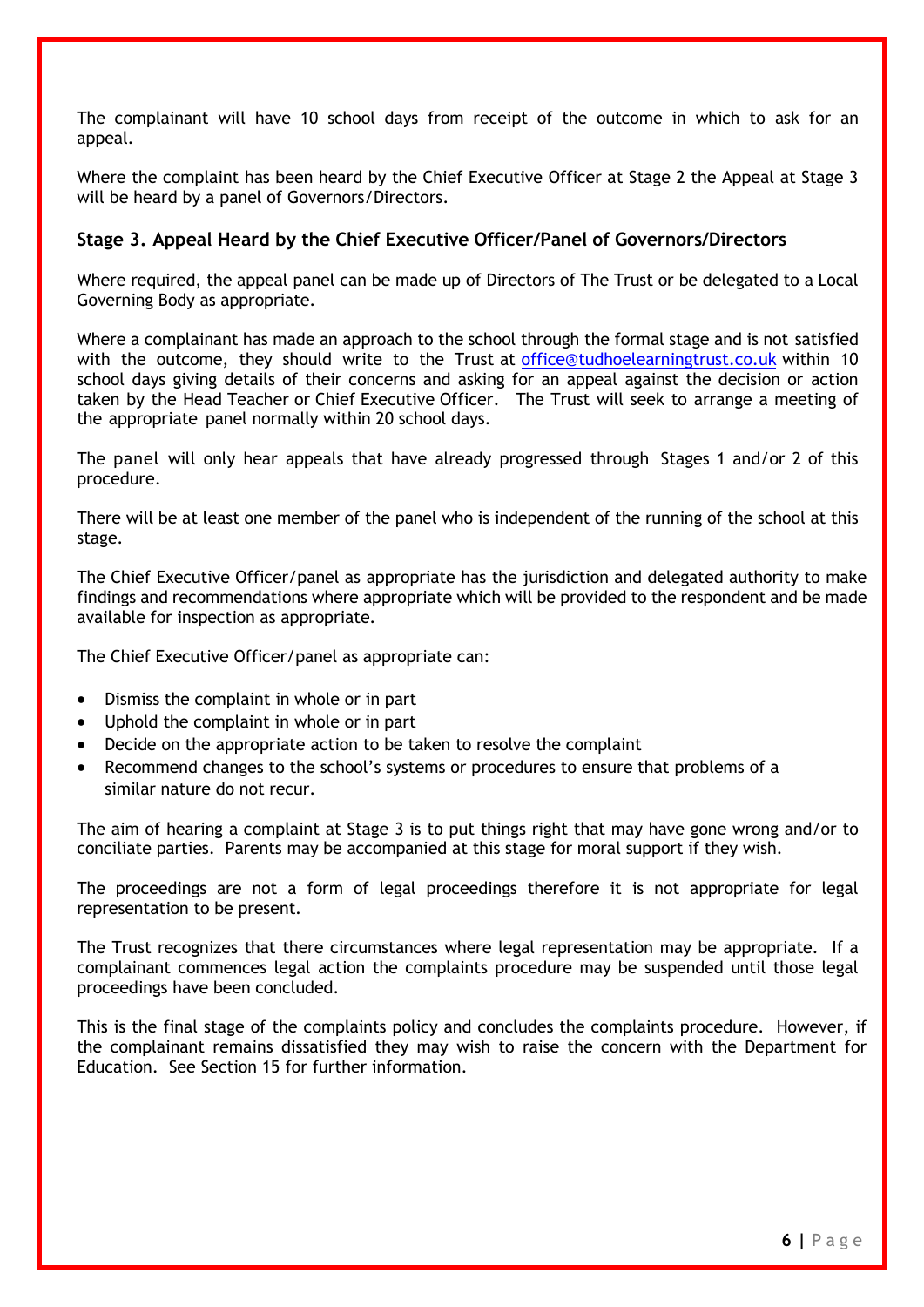#### **14. Notification of the Decision**

The Chief Executive Officer/Chair of the Panel will notify the complainant of the outcome of the hearing within 5 school days. The Chief Executive Officer/Chair of the Panel will also notify the respondent, Head Teacher and/or Chief Executive Officer as appropriate.

#### **15. Further Recourse**

#### **Department for Education**

The decision made at Stage 3 is final but if a complainant remains dissatisfied on the grounds that The Trust or one of its' academies is acting or proposing to act unreasonably; or has failed to discharge its duties further representation may be made to the Department for Education.

On-line at: [www.education.gov.uk/contactus](http://www.education.gov.uk/contactus) by telephone on: 0370 000 2288 or by writing to:

Department for Education Piccadilly Gate Store Street Manchester M1 2WD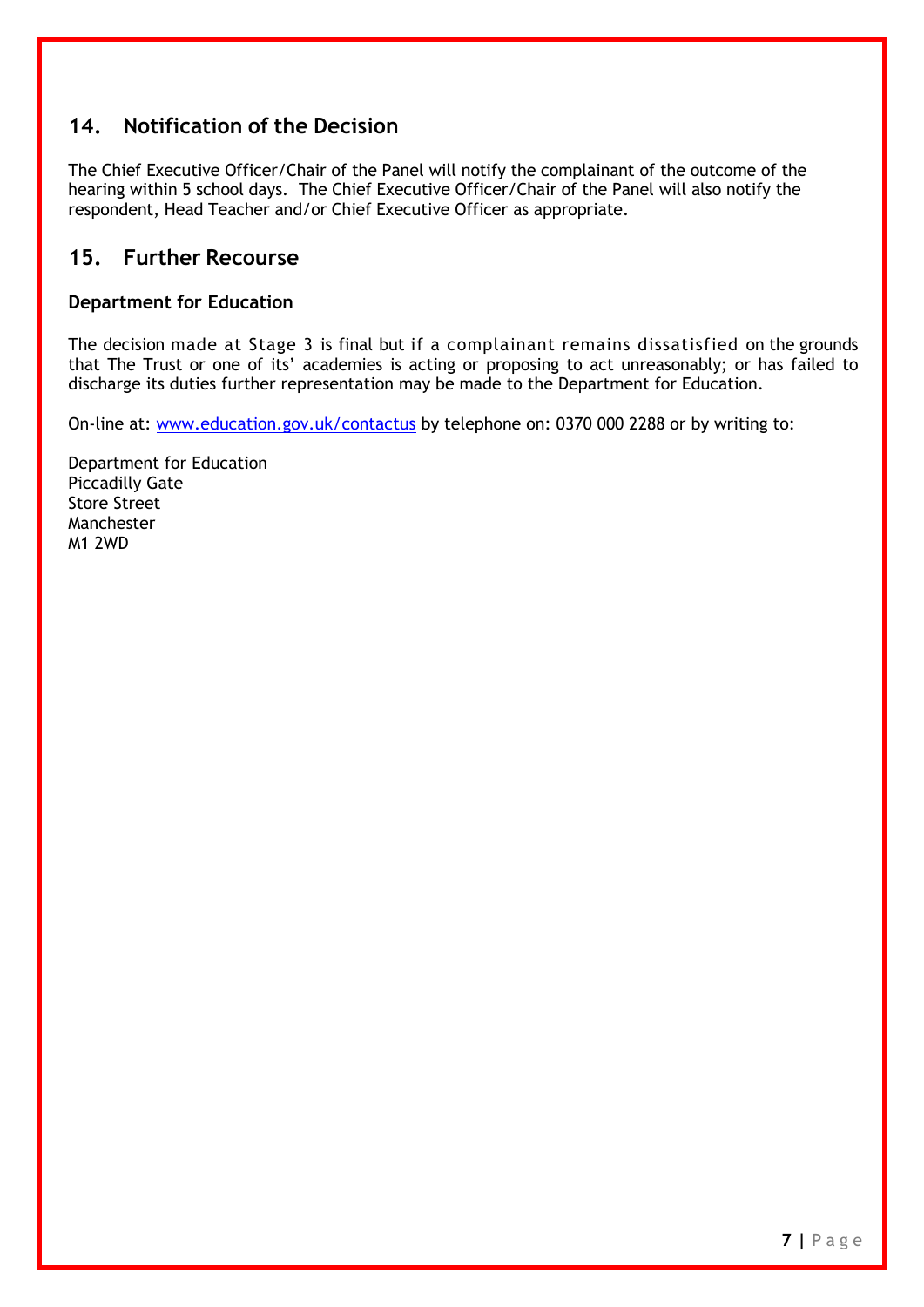

#### **Complaint Form**

**Your name:**

**Pupil's name:** 

**Name of School:**

**Your relationship to the pupil:** 

**Address:**

**Postcode:**

**Day time telephone number:** 

**Evening telephone number:**

**Please give details of your complaint:**

**What action, if any, have you already taken to try and resolve your complaint. (Who did you speak to and what was the response)?**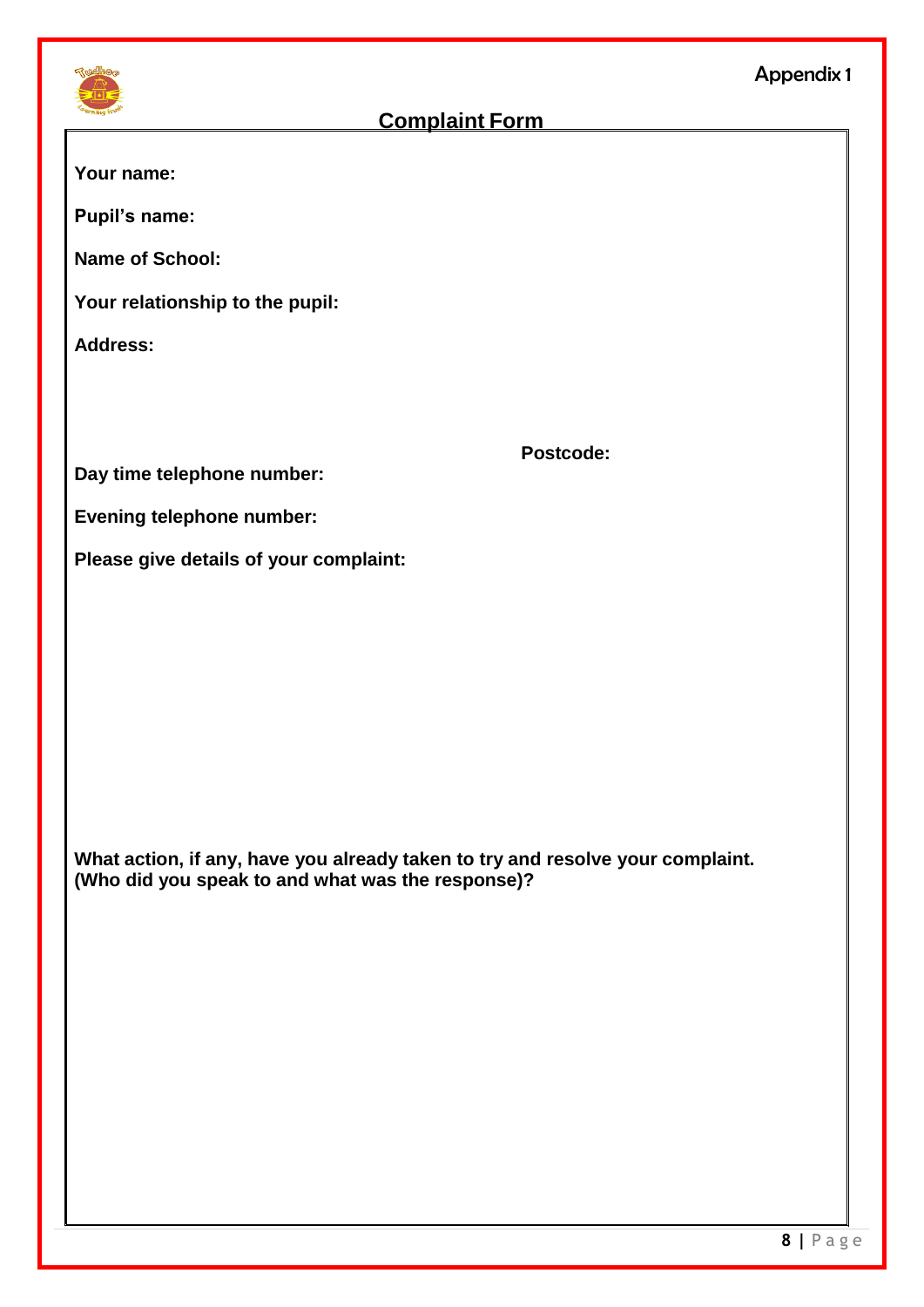| What actions do you feel might resolve the problem at this stage? |
|-------------------------------------------------------------------|
|                                                                   |
|                                                                   |
|                                                                   |
|                                                                   |
|                                                                   |
|                                                                   |
|                                                                   |
|                                                                   |
|                                                                   |
|                                                                   |
| Are you attaching any paperwork? If so, please give details:      |
|                                                                   |
|                                                                   |
|                                                                   |
|                                                                   |
|                                                                   |
|                                                                   |
|                                                                   |
|                                                                   |
|                                                                   |
|                                                                   |
| Signature:                                                        |
| Date:                                                             |
|                                                                   |
| <b>OFFICIAL USE:</b>                                              |
| Date acknowledgement sent:                                        |
| By who:<br><b>Complaint referred to:</b>                          |
| Date:                                                             |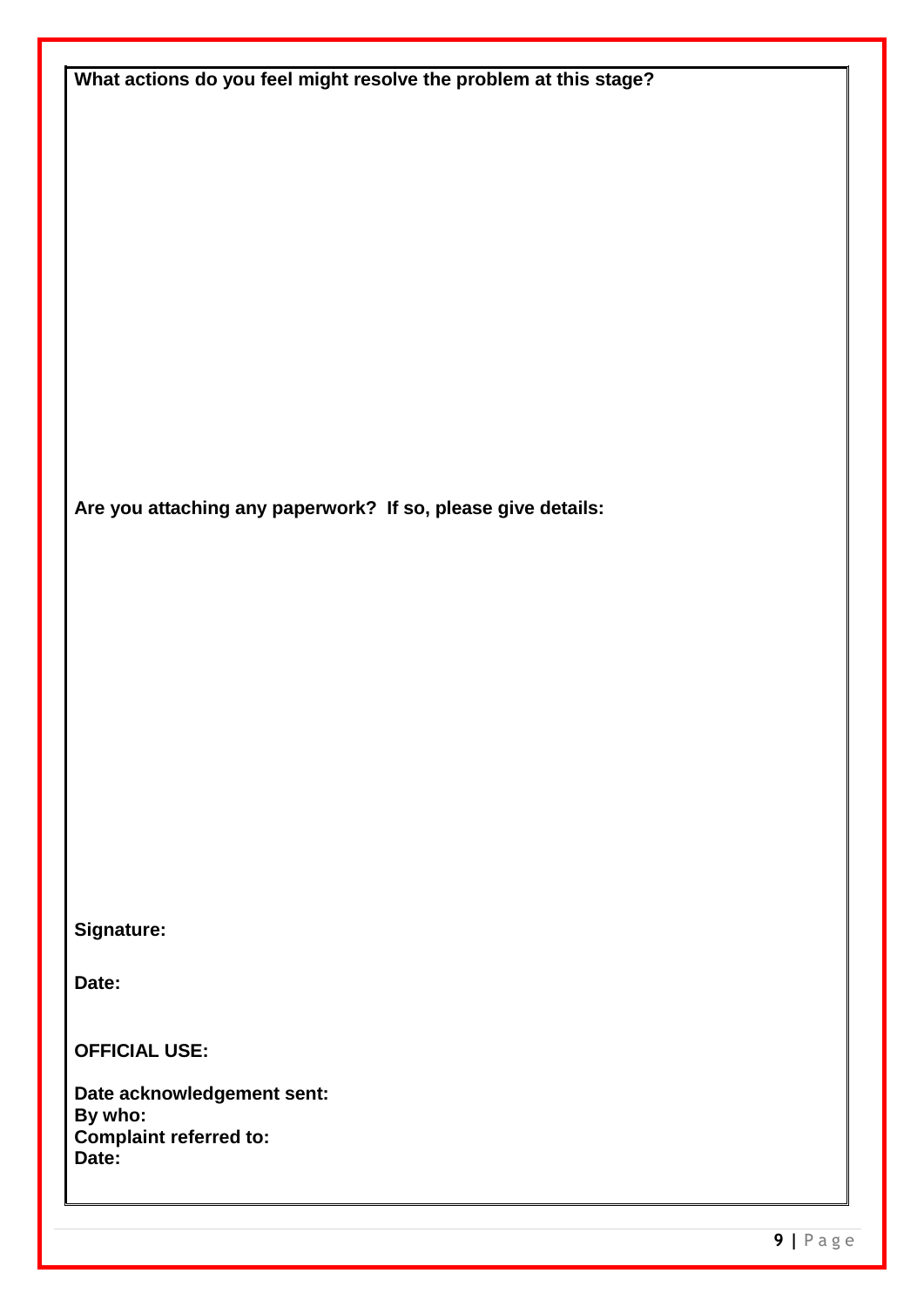#### **Procedure for Hearing the Complaint**

#### **Introduction**

The aim of the meeting is to resolve the complaint and achieve reconciliation between the school and the complainant. **Order of Meeting** 

- 1. The Chair of the hearing welcomes the complainant and asks those present to introduce themselves.
- 2. The Chair of the hearing explains the purpose of the meeting, the procedure, and checks that all written evidence has been made available to all parties.
- 3. The complainant explains their complaint, calling witnesses if appropriate.
- 4. The Panel, Chief Executive Officer and Head Teacher as appropriate may ask questions of the complainant and witnesses.
- 5. The Head Teacher/Chief Executive Officer is then invited to present a response to the complaint, including action taken to address the complaint at stages 1 and 2 of the procedure, calling witnesses, if appropriate.
- 6. The Panel/Chief Executive Officer and complainant may ask questions of the Head Teacher/Chief Executive as appropriate.
- 7. The Head Teacher/Chief Executive Officer summarises the school/Trusts position, highlighting evidence, including anything that has emerged in the questioning.
- 8. The complainant summarises their case, highlighting evidence, including anything that has emerged in the questioning.
- 9. The Chair of the Hearing checks that all parties feel that they have had a fair hearing and reminds everyone of the confidentiality of the case.
- 10. The Chair of the Hearing thanks both parties for attending and gives an indication of when they can expect to hear the outcome. All parties then leave the room together.
- 11. The Panel/Chief Executive Officer considers the complaint and reaches a unanimous or majority decision. Where necessary, the Panel/Chief Executive Officer decides what action to take to resolve the complaint and, if appropriate, recommends changes to ensure similar complaints are not made in future.
- 12. When a decision has been made and if agreed in advance, the Chair of the hearing can inform all parties orally. In any event, all parties are informed of the outcome of the complaint in writing, within 5 school days of the hearing.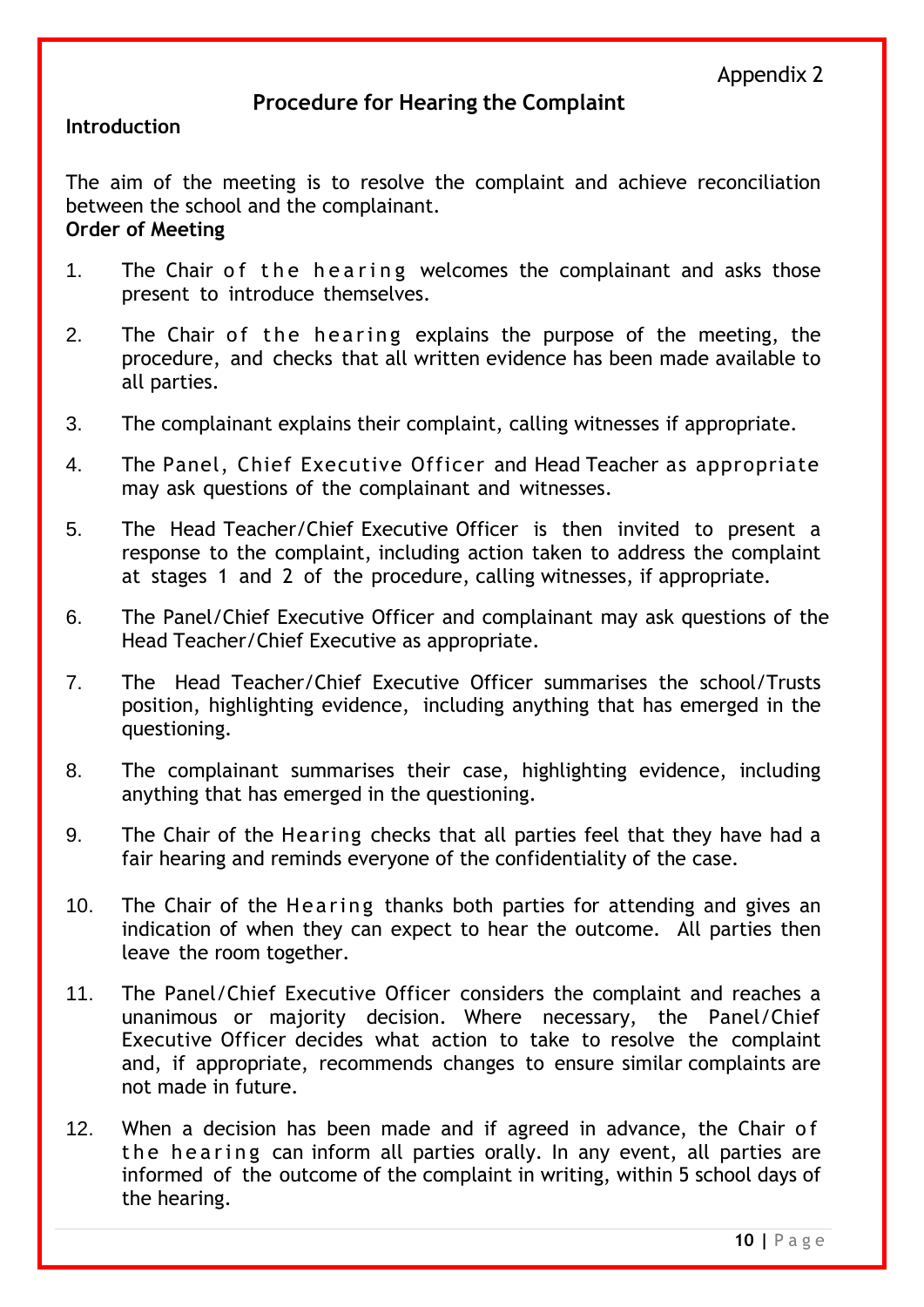



#### Appendix 3

| Complaint received by Trust or in school verbally or in writing                                                                                                                                                   |                                                                                                                                                                                                                                                                                                                                                        |  |  |  |
|-------------------------------------------------------------------------------------------------------------------------------------------------------------------------------------------------------------------|--------------------------------------------------------------------------------------------------------------------------------------------------------------------------------------------------------------------------------------------------------------------------------------------------------------------------------------------------------|--|--|--|
|                                                                                                                                                                                                                   |                                                                                                                                                                                                                                                                                                                                                        |  |  |  |
| <b>STAGE 1 - INFORMAL STAGE</b><br><b>SCHOOL ACTION</b>                                                                                                                                                           |                                                                                                                                                                                                                                                                                                                                                        |  |  |  |
| Informal discussion with the relevant class<br>teacher or other relevant member of staff<br>usually resulting in resolution to the issue.<br>If the complaint is about the Head Teacher<br>- proceed to Stage 2 * | The person is informed of the action to be taken<br>to resolve the issue. If they are not satisfied<br>they should be provided with a copy of the<br>school's complaints procedure and information<br>on how to proceed to stage 2. If the Head<br>Teacher has addressed the complaint at this<br>stage then the matter should progress to stage<br>3. |  |  |  |
|                                                                                                                                                                                                                   |                                                                                                                                                                                                                                                                                                                                                        |  |  |  |
| <b>FORMAL WRITTEN STAGE</b><br>STAGE 2 - COMPLAINT HEARD BY HEAD TEACHER/CHIEF EXECUTIVE OFFICER                                                                                                                  |                                                                                                                                                                                                                                                                                                                                                        |  |  |  |
| The complaint is submitted, either verbally<br>or in writing, to the Head Teacher.                                                                                                                                | The Head Teacher acknowledges receipt and<br>provides a full written response within 15 school<br>Information is provided<br>days.<br>to<br>the<br>complainant on how to progress the complaint<br>to stage 3.                                                                                                                                         |  |  |  |
|                                                                                                                                                                                                                   |                                                                                                                                                                                                                                                                                                                                                        |  |  |  |
| STAGE 2 * - COMPLAINT HEARD BY CHIEF EXECUTIVE OFFICER (if about the Head Teacher)                                                                                                                                |                                                                                                                                                                                                                                                                                                                                                        |  |  |  |
| A written complaint is submitted to the Chief<br><b>Executive Officer.</b>                                                                                                                                        | The Chief Executive Officer acknowledges<br>receipt and provides a full written response<br>within 15 school days.<br>Information is provided to the complainant<br>on how to progress the complaint to stage 3.                                                                                                                                       |  |  |  |
|                                                                                                                                                                                                                   |                                                                                                                                                                                                                                                                                                                                                        |  |  |  |
| STAGE 3 - APPEAL HEARD BY THE CHIEF EXECUTIVE OFFICER/PANEL OF<br><b>GOVERNORS/DIRECTORS</b>                                                                                                                      |                                                                                                                                                                                                                                                                                                                                                        |  |  |  |
| Complainant writes to the Chief Executive<br>Officer requesting that the complaint be<br>heard within 10 school days of receiving the<br>response.                                                                | Chief Executive Officer arranges a hearing<br>normally held within 20 school days from<br>receipt of letter and informs the complainant<br>of findings with 5 school days of hearing.<br>Information is provided to the complainant on<br>how to progress the complaint to the<br>Department for Education.                                            |  |  |  |
|                                                                                                                                                                                                                   |                                                                                                                                                                                                                                                                                                                                                        |  |  |  |
|                                                                                                                                                                                                                   |                                                                                                                                                                                                                                                                                                                                                        |  |  |  |